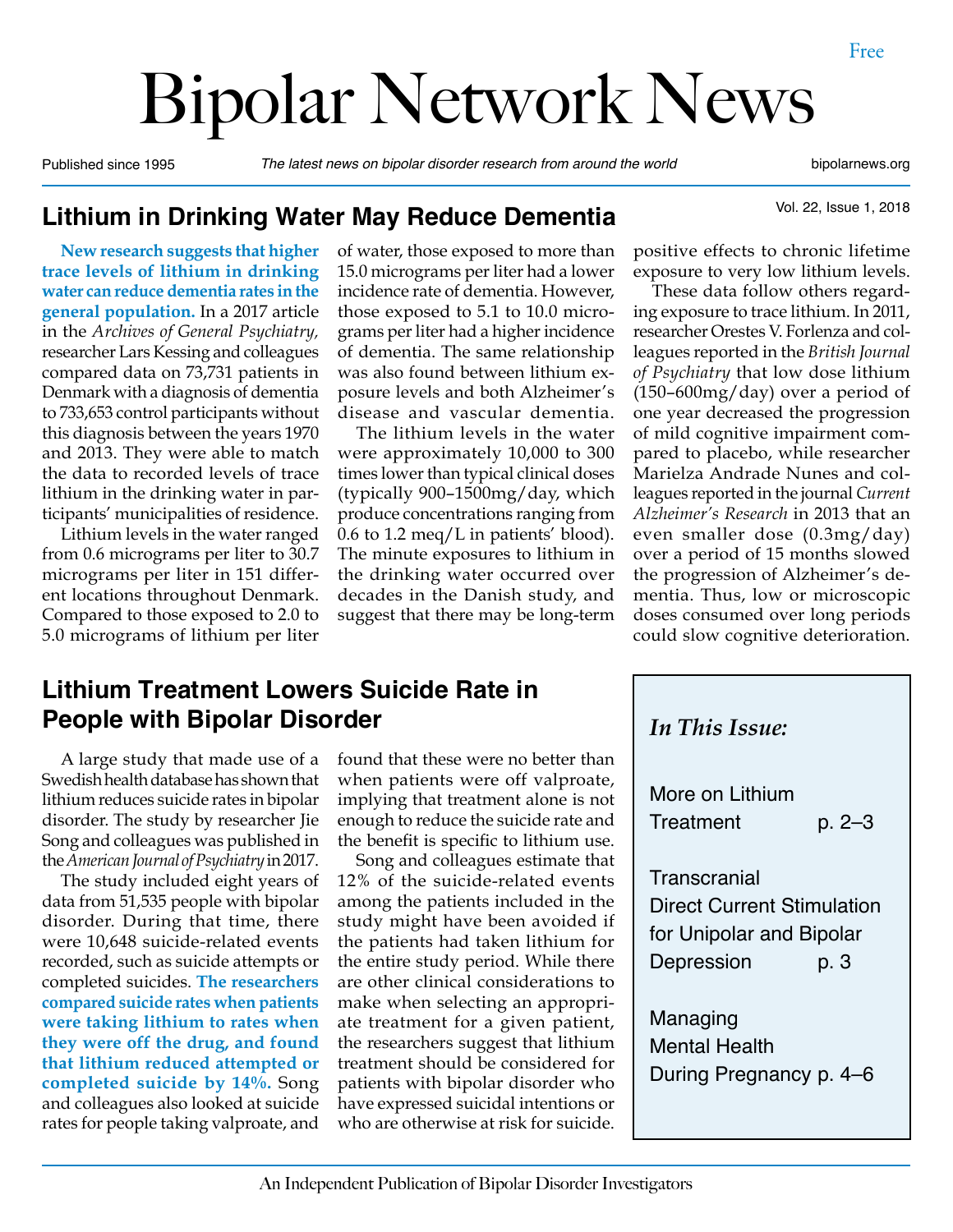# **In Danish Study, Higher Trace Levels of Lithium in Drinking Water in Certain Regions Do Not Seem to Prevent Bipolar Disorder**

Previous studies have found that trace levels of lithium that occur naturally in the drinking water of certain regions are associated with lower rates suicide. Preliminary studies have also shown that lithium in drinking water is associated with lower dementia rates. The trace levels seen in drinking water are many hundreds of times lower than clinical doses of lithium prescribed for bipolar disorder, but they vary greatly according to locality.

**A new study by researcher Lars Kessing and colleagues investigated whether chronic exposure to lithium in drinking water might protect against bipolar disorder, but found no evidence that this is the case in Denmark.**

In an article published in the journal *Bipolar Disorders* in 2017, Kessing and colleagues describe findings from their analysis of data on 14,820 patients with a diagnosis of mania or bipolar disorder and (for each

#### participant with bipolar disorder) 10 other age- and gender-matched control participants totaling 140,311. The researchers were able to look longitudinally at the participants' exposure to trace levels of lithium in drinking water based on their municipalities of residence.

The investigators hoped to find evidence that greater exposure to lithium was associated with lower rates of bipolar disorder. Kessing and colleagues concluded that trace lithium levels higher than those in Denmark might be needed to find such a result.

*Editor's Note: Clinical studies of lithium treatment for children at high risk for bipolar disorder could help clarify whether even conventional therapeutic levels of lithium could reduce or delay the appearance of bipolar disorder.*

#### Bipolar Network News bipolarnews.org

**Editor-in-Chief**: Robert M. Post, MD **Managing Editor**: Moira McCauley

The *BNN* is published 4–6 times a year by investigators working with patients with bipolar disorder to better understand the long-term course of illness. The newsletter is available free of charge to all who request it.

Although the editors of the *BNN* have made every effort to report accurate information, much of the work detailed here is in abstract or pre-publication form, and therefore cannot be taken as verified data. The *BNN* can thus assume no liability for errors of fact or omission, or lack of balance. Patients should consult with their physicians, and physicians with the published literature, before making any treatment decisions based on information given in this issue or in any issue of the *BNN*.

Dr. Post has consulted on behalf of drug companies including Abbott, Astra Zeneca, Bristol-Myers Squibb, Glaxo-SmithKline, Jansen, and Pfizer.

The opinions expressed in the BNN are solely those of Dr. Post, and do not represent the views of any scientific entity or foundation.

Send any comments or suggestions to: mccauleybcn@gmail.com

**BNN**

5415 W. Cedar Lane Suite 201B Bethesda, MD 20814

To subscribe or unsubscribe, see our website or email us at:

**info@bipolarnews.org**.

Note that we do not accept requests to subscribe friends or family members. Please have them contact us directly.

# **Naturally Occurring Lithium in Texas Drinking Water Reduced Alzheimer's Mortality Rates**

Several studies have found that trace levels of lithium that naturally occur in the drinking water of certain regions are associated with reductions in dementia compared to regions with less lithium in the water. The latest such study found that **higher trace levels of lithium in certain Texas counties were associated with less mortality from Alzheimer's disease compared to Texas counties with lower levels of lithium in the water.**

The research by Val Andrew Fajardo and colleagues was published in the *Journal of Alzheimer's Disease* in 2017. Fajardo's team obtained 6,180 water samples from 234 of Texas' 254 counties. They also calculated that there was an increase in the Alzheimer's mortality rate from the period 2000–2006 to the period 2009–2015. However, regions with higher trace levels of lithium were negatively correlated with this increase, suggesting that the lithium in the water had a protective effect on people in those counties.

The researchers controlled for gender, race, education, rural living, and air pollution. Physical inactivity, obesity, and type 2 diabetes seemed to be confounding factors. Obesity and type 2 diabetes were positively correlated with Alzheimer's mortality and negatively correlated with lithium levels in drinking water, meaning that it is possible that lithium also protects against these conditions.

## **Continuing Lithium Treatment Does Not Increase Kidney Failure**

A risk of long-term lithium treatment is that it can cause kidney damage. However, a new study suggests that continuing lithium treatment after a diagnosis of chronic kidney disease does not necessarily increase the risk of irreversible endstage kidney disease, which is defined as either the need for either chronic dialysis or a kidney transplant.

The 2017 study by researcher Lars Kessing and colleagues in the journal

*Continued on Page 3*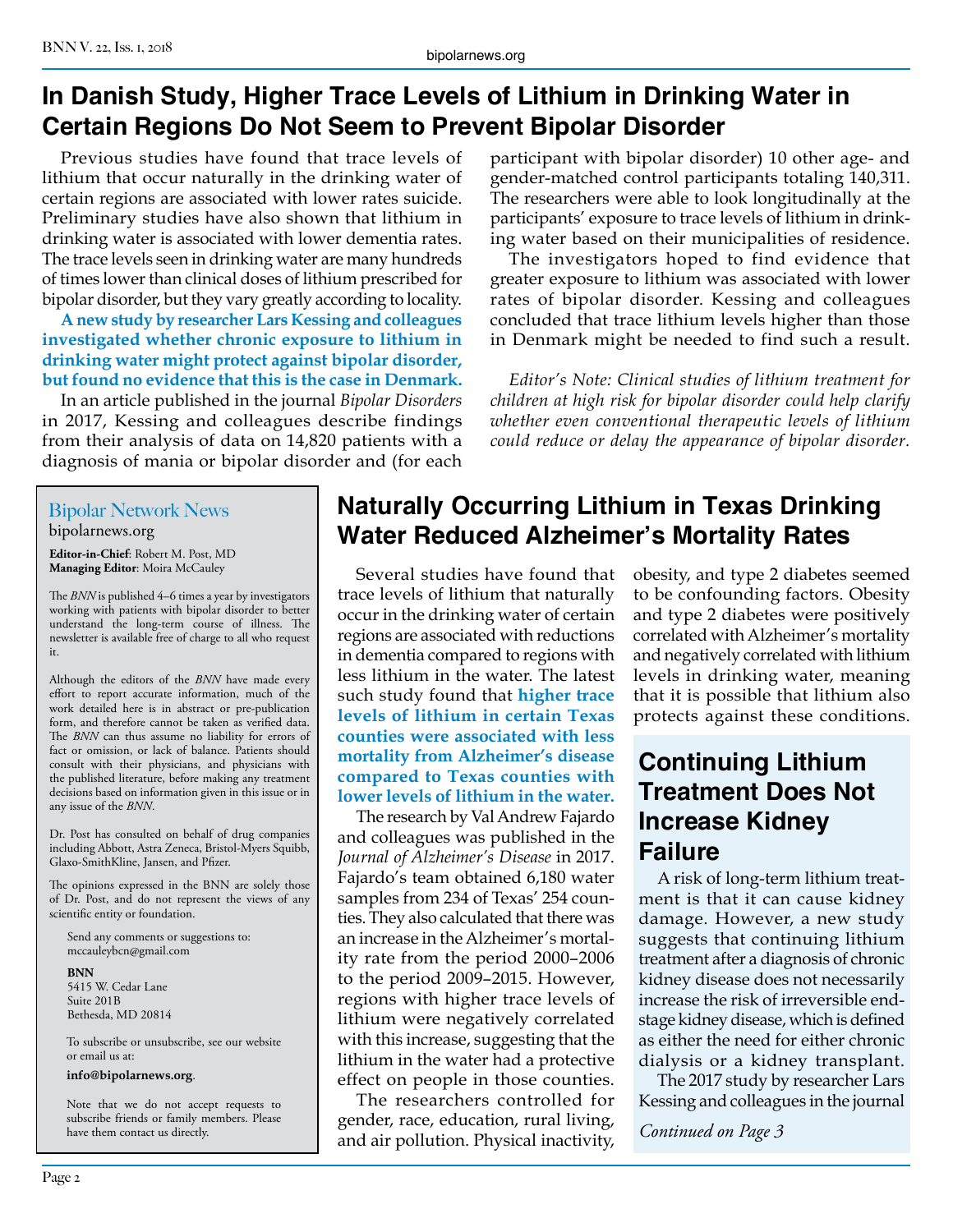#### **TDCS Effective in Bipolar Depression**

A 2017 study in the journal *JAMA Psychiatry* reports that transcranial direct current stimulation (tDCS) is an effective add-on treatment for bipolar depression. In the study by researcher Bernardo Sampaio-Junior and colleagues, 59 patients taking medication for bipolar disorder and experiencing a depressive episode were randomized to receive either 10 daily half-hour sessions of tDCS (and then one every two weeks) or an inactive sham stimulation.

TDCS is a painless form of neurostimulation in which electrodes applied to the scalp provide a steady, low current of electricity that modulates neuron activity. Sampaio-Junior describes its low cost, portability and ease of use as some of its benefits. This is the first randomized, sham-controlled study of tDCS in bipolar disorder.

**After six weeks of treatment, patients who received real tDCS treatment showed significantly more improvement in their depression than those who received the inactive sham stimulation. In the active group, 67.6% showed sustained response compared to 30.4% in the inactive group.** TDCS was well tolerated, with skin redness at the application site the only side effect that was more common in the active group than in the sham group. Mood switching rates were similar across the two groups.

The research was completed as part of the Bipolar Depression Electrical Treatment Trial (BETTER) taking place in Brazil. The group of participants was 68% female with a mean age of 45.9 years. Sixty-one percent of participants had bipolar I disorder while the remainder had been diagnosed with bipolar II.

#### **Continuing Lithium Treatment Does Not Increase Kidney Failure (cont.)**

#### *Continued from Page 2*

*Acta Psychiatrica Scandinavica* used Danish health databases to track data from all individuals who received a diagnosis of chronic kidney disease between 1995 and 2012 and also had a history of lithium treatment (754 patients) or anticonvulsant treatment (5,004 patients). Kessing and colleagues found that **patients who continued taking lithium after an initial diagnosis of chronic kidney disease had decreased rates of end-stage kidney disease.** This also held true for those who continued anticonvulsant treatment after a diagnosis of kidney disease.

One point of uncertainty was introduced by the finding that the subset of participants who were taking lithium specifically to treat bipolar disorder did have a higher rate of end-stage kidney disease. This was not true of the participants who were taking anticonvulsants to treat bipolar disorder.

Kessing and colleagues concluded that after an initial diagnosis of chronic kidney disease, continuing lithium did not necessarily increase end-stage kidney disease. Switching to an anticonvulsant, as is sometimes the practice after a kidney disease diagnosis, may not confer any benefit.

## **30 Minutes of TDCS Better Than 20 Minutes in Patients with Unipolar Depression**

Transcranial direct current stimulation (tDCS) has successfully been used to treat depression. In this treatment, electrodes applied to the scalp provide a constant low level of electricity that can modulate neuron activity. In a 2017 article in the journal *Progress in Neuro-Psychopharmacology & Biological Psychiatry*, researcher Elena L. Pavlova and colleagues report that **both 20- and 30-minute sessions of tDCS improved mild to moderate depression when combined with the selectiveserotonin reuptake inhibitor (SSRI) antidepressant sertraline. However, the 30-minute sessions produced more improvement in depression.**

In the study, 69 right-handed patients (average age 37.6) received 50 mg of sertraline (Zoloft) per day and were randomized to one of three tDCS conditions: 10 daily 30 minute sessions, 10 daily 20-minute sessions, or 10 daily sham sessions with no tDCS treatment. The tDCS consisted of 0.5mA anodal current to the left dorsolateral prefrontal cortex.

Both 30-minute and 20-minute tDCS sessions produced greater benefit than the sham sessions. The 30-minute group showed significantly greater percentage improvement in depression scores than the 20-minute group, and included more participants who responded to treatment (89% compared to 68% of the 20-minute group and 50% of the sham group) and more whose depression remitted (70% compared to 27% of the 20-minute group and 35% of the sham group).

Visit us online: **bipolarnews.org**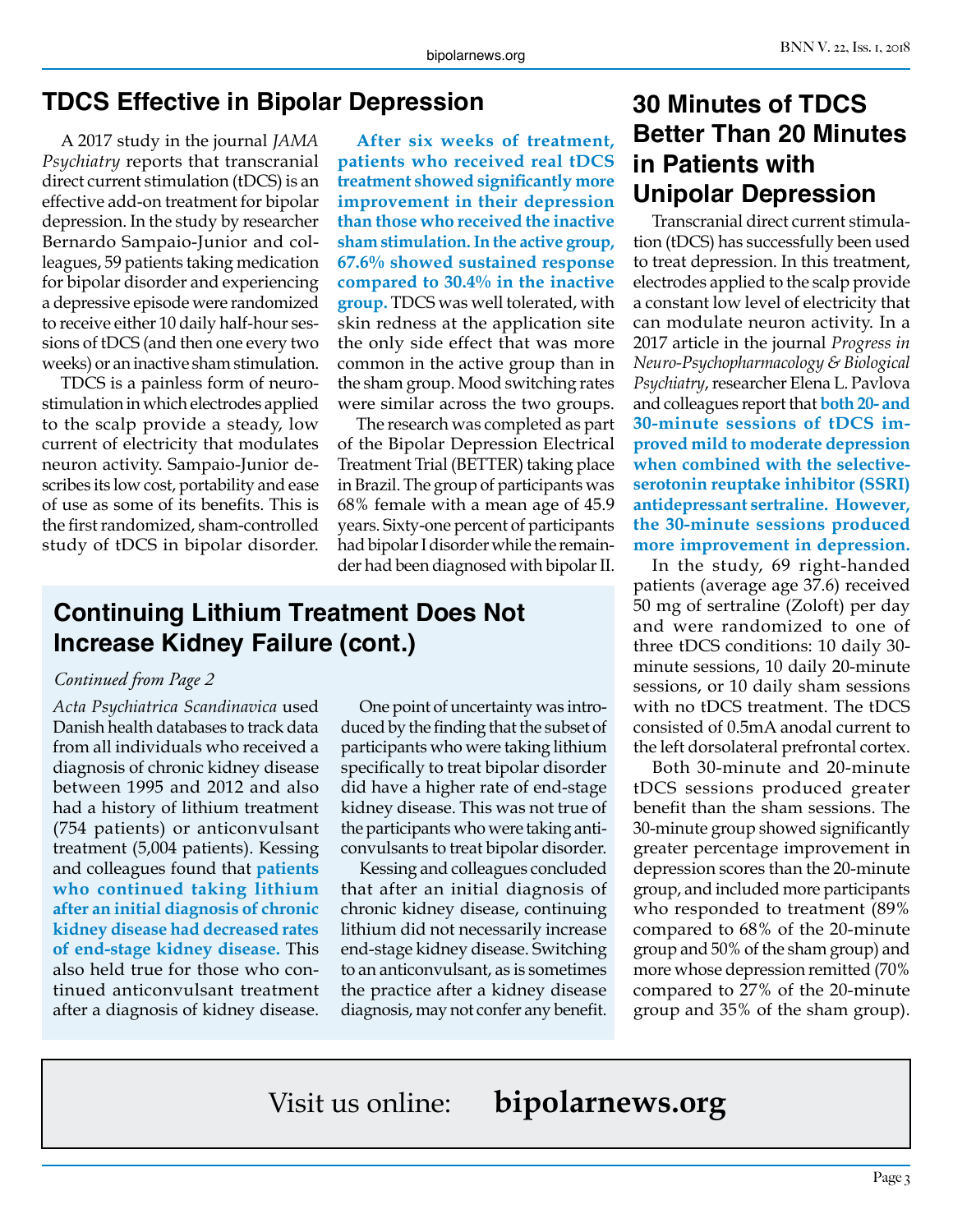# **Management of Unipolar and Bipolar Depression During Pregnancy**

At the Maryland Psychiatric Research Society's continuing medical education conference in November, Lauren Osbourne, Assistant Director of the Women's Mood Disorders Clinic at Johns Hopkins Hospital, gave a presentation on the management of mood and anxiety during pregnancy and lactation. She had a number of important ideas for physicians and patients to consider in their decision-making process.

According to Osbourne, 60%-70% of pregnant women with unipolar depression who discontinue their antidepressants relapse. Of those with bipolar disorder who discontinue their mood stabilizers, 85% relapse, while 37% of those who stay on their medications relapse.

Something to consider when deciding whether to continue medication while pregnant is that **depression in pregnancy carries its own risks for the fetus. These include preterm delivery, low birth weight, poor muscle tone, hypoactivity, increased cortisol, poor reflexes, and increased incidence of attention deficit hyperactivity disorder (ADHD) and other behavioral disorders.** 

The placenta makes an enzyme 11-BHSD2 that lowers the stress hormone cortisol in the baby. However, this enzyme is less active in depression, exposing the fetus to higher levels of cortisol.

Thus, the decision about whether to continue medications during pregnancy should consider the risks to the fetus of both the mother's depression and the mother's medications.

**Most antidepressants are now considered safe during pregnancy.** There have been reports of potential problems, but these data are often confounded by the fact that women with more severe depression are more likely to require antidepressants, along with other risk variables such as smoking or late delivery (after 42 weeks). When

these are accounted for by using matched controls, the apparent risks of certain antidepressants are no longer significant. This includes no increased risk of persistent pulmonary hypertension, autism, or cardiac malformations.

There may be a possible increased risk of Neonatal Adaption Syndrome (NAS) in the first weeks of life in babies who were exposed to selective serotonin reuptake inhibitor (SSRI) antidepressants in the third trimester. This syndrome presumably results from antidepressant withdrawal, and can include respiratory distress, temperature changes, decreased feeding, jitteriness/irritability, floppiness or rigidity, hypoglycemia, and jaundice. There is not yet a robust literature on the syndrome, but Osbourne suggested that it disappears within 2 weeks of birth.

In her practice, Osbourne prefers to prescribe sertraline, which has the best safety data, along with fluoxetine. Sertraline is also OK for breastfeeding. There is less data on bupropion, but it also appears to be safe during pregnancy. Endocrine and enzyme changes in pregnancy typically cause a 40% to 50% decrease in concentrations of antidepressants, so doses of antidepressants typically must be increased in order to maintain their effectiveness.

#### **Osbourne ranked mood stabilizers for bipolar disorder, from safest to most worrisome.**

Lamotrigine is safest. There is no evidence linking it to birth defects, but higher doses are required because of increased clearance during pregnancy. Lithium is next safest. There are cardiac risks for one in 1,200 patients, but these can be monitored. Carbamazepine is third safest. One percent of babies exposed to carbamazepine will develop spina bifida or craniofacial abnormalities. Valproate is least safe during pregnancy. Seven to ten percent of babies exposed to valproate will develop neural tube

defects, other malformations, or developmental delay, with a mean decrease of 9 IQ points. The atypical antipsychotics all appear safe so far.

#### **Alternatives and Adjuncts to Medications in Pregnancy**

Non-medication approaches to depression during pregnancy include: psychotherapy (including cognitive behavioral therapy and interpersonal therapy), mindfulness, exercise, yoga, acupuncture, high intensity light, and repeated transcranial magnetic stimulation (rTMS). Nutritional supplements including folic acid, vitamin D3, and omega-3-fatty acids can also be helpful.

The risks of hospitalization for postpartum depression are 23 times higher in women with a history of depression than in women without such a history. Babies born to women experiencing postpartum depression are at risk for: low IQ, developmental lags, ADHD, other behavioral problems, and psychiatric illness. Almost all antidepressants are safe for use during breastfeeding, but sertraline appears to be best, as blood levels in the newborn reach only about 0.5% of maternal levels.

Medications of minor concern during breastfeeding include clozapine and benzodiazepines, because they may cause sedation, and lithium because it requires monitoring of thyroid hormone levels and kidneys.

*Editor's Note: The postpartum period is a high-risk period for women in the general population, who have about a 13–20% risk of depression. All women in the general population should be screened for depression after giving birth, and should receive an increase in support even if depression is not present. Women with a history of depression are at even higher risk for depression, and strategies for treatment and increased support should be explored before the baby arrives.*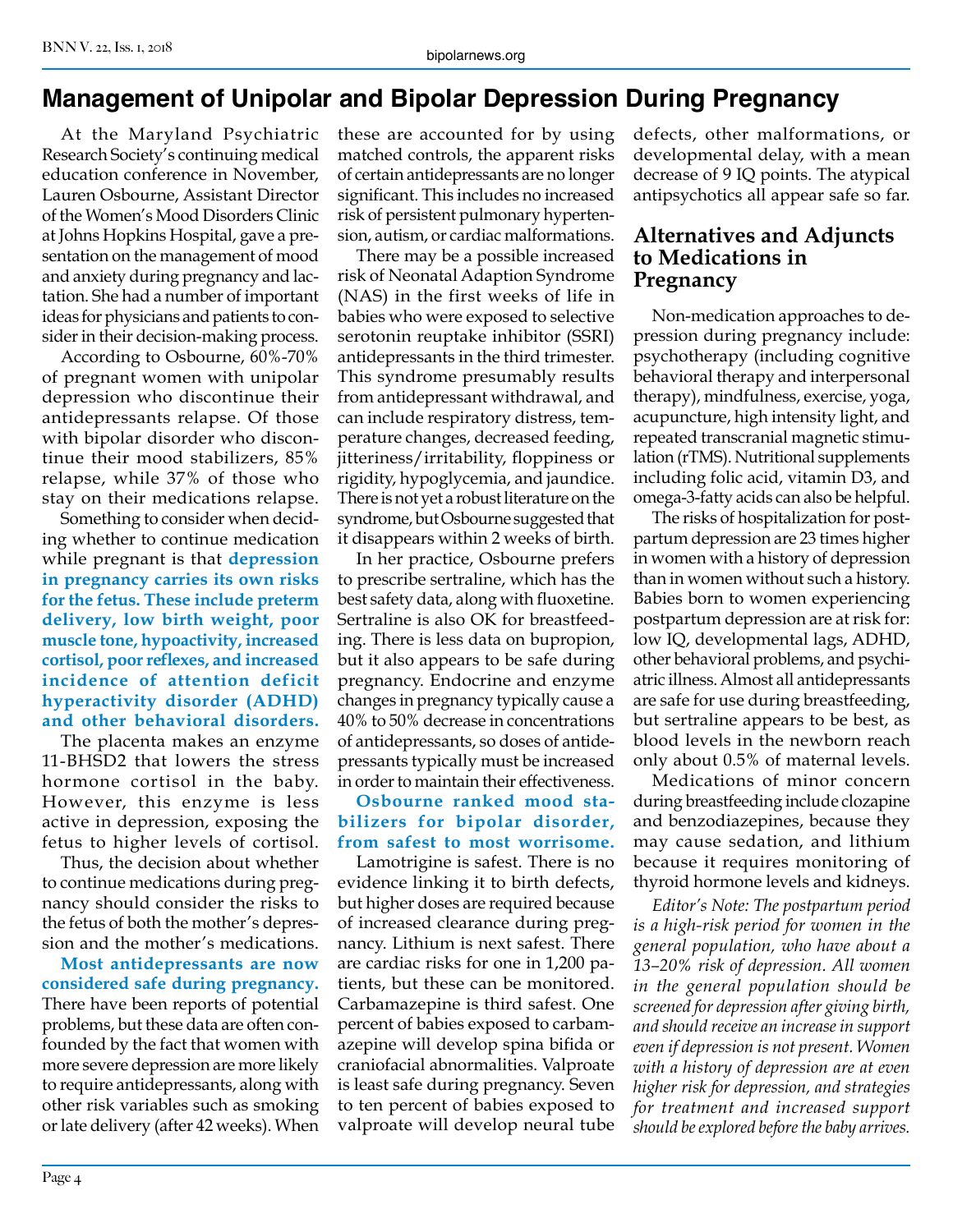### **Several Studies Find Lamotrigine is Safe in Pregnancy**

Several studies have now suggested that lamotrigine is safe to use during pregnancy. In June 2017, researcher Gali Pariente and colleagues published a systematic review and meta-analysis in the journal *CNS Drugs* in which they reported that **across 21 studies, lamotrigine use during pregnancy was not linked to an increase in birth defects.**

In November 2017, a small study from an Israeli medical center reported data from 83 women who received lamotrigine during their first trimester of pregnancy. The study by Merav Cohen-Israel and colleagues in the *British Journal of Clinical Pharmacology*  found that lamotrigine use was not linked to congenital malformations, neurodevelopmental disorders, or withdrawal symptoms in the offspring.

Of the 83 women, 76 received lamotrigine alone, four received it in combination with clonazepam, two with carbamazepine, and one in combination with both levetiracetam and phenytoin.

## **Folate Supplements Reduce Autism Rates in Offspring of Women Taking Anti-Epileptic Drugs During Pregnancy**

A 2017 study form Norway suggests that the offspring of women taking anti-epileptic drugs during pregnancy are less likely to develop autism if the women also take folic acid supplements.

The study by Marte Bjørk and colleagues in the journal *JAMA Neurology* used data from 104,936 children aged 18 to 36 months. **Those whose mothers took anti-epileptic drugs during pregnancy had elevated autism rates, but only if their mothers did not use folic acid supplements.** The mothers' folate levels in weeks 17 to 19 of their pregnancies were inversely related to the degree of autistic traits in their offspring.

Women without epilepsy and women whose epilepsy went untreated during pregnancy had children with similarly low rates of autism to those whose mothers supplemented their anti-epileptic medications with folic acid during pregnancy.

# **Phthalates in Plastics and Creams Cause Epigenetic Changes to Sperm**

A recent study suggests that chemicals called phthalates that are used to make plastic flexible and to improve the texture of lotions, creams, and powders have effects on human sperm. Phthalates have become common in our environment since the invention of plastics, and most people have detectable levels of phthalate metabolites in their bodies.

The study, published by Haotian Wu and colleagues in the journal *Human Reproduction* in 2017, measured DNA methylation in a group of men's sperm and compared this to levels of phthalate metabolites in the men's urine.

DNA methylation changes the structure of a DNA strand. Extra methyl groups are attached to the strand, affecting the way it is transcribed, even though the inherited genetic sequence on the DNA strand

remains the same. Changes like these to the structure of DNA and histones, which give DNA its helix shape, are known as epigenetic changes.

**Wu and colleagues found 131 regions of DNA methylation in the men's sperm that they could link to at least one of the phthalate metabolites found in the men's urine.**

Sperm takes 72 days to mature. Wu and colleagues suggest that exposure to phthalates in plastics or personal care products during this period may cause alterations to sperm, which could potentially affect the ease of conception or the development of potential offspring. The changes the researchers observed affected genes related to growth, development, and cellular function and maintenance.

In addition to chemical exposure, stressors and drug use can also bring about epigenetic changes to sperm. A father's offspring may then have altered risk of drug use or other behaviors as a result of these epigenetic changes.

Phthalates, which can disrupt the endocrine system, have previously been found to alter men's hormone levels and to hurt sperm quality. This is the first study to find that in people, phthalate concentrations measured before conception are associated with DNA methylation in sperm. This was a fairly small study in 48 men, and it remains to be studied whether the changes to sperm affect the offspring's prenatal and early childhood development.

In addition to their presence in flexible plastics, phthalates may also be found in products such as shaving cream, shampoo, soaps, and detergents.

**It's now faster and easier to join the Child Network! See page 7.**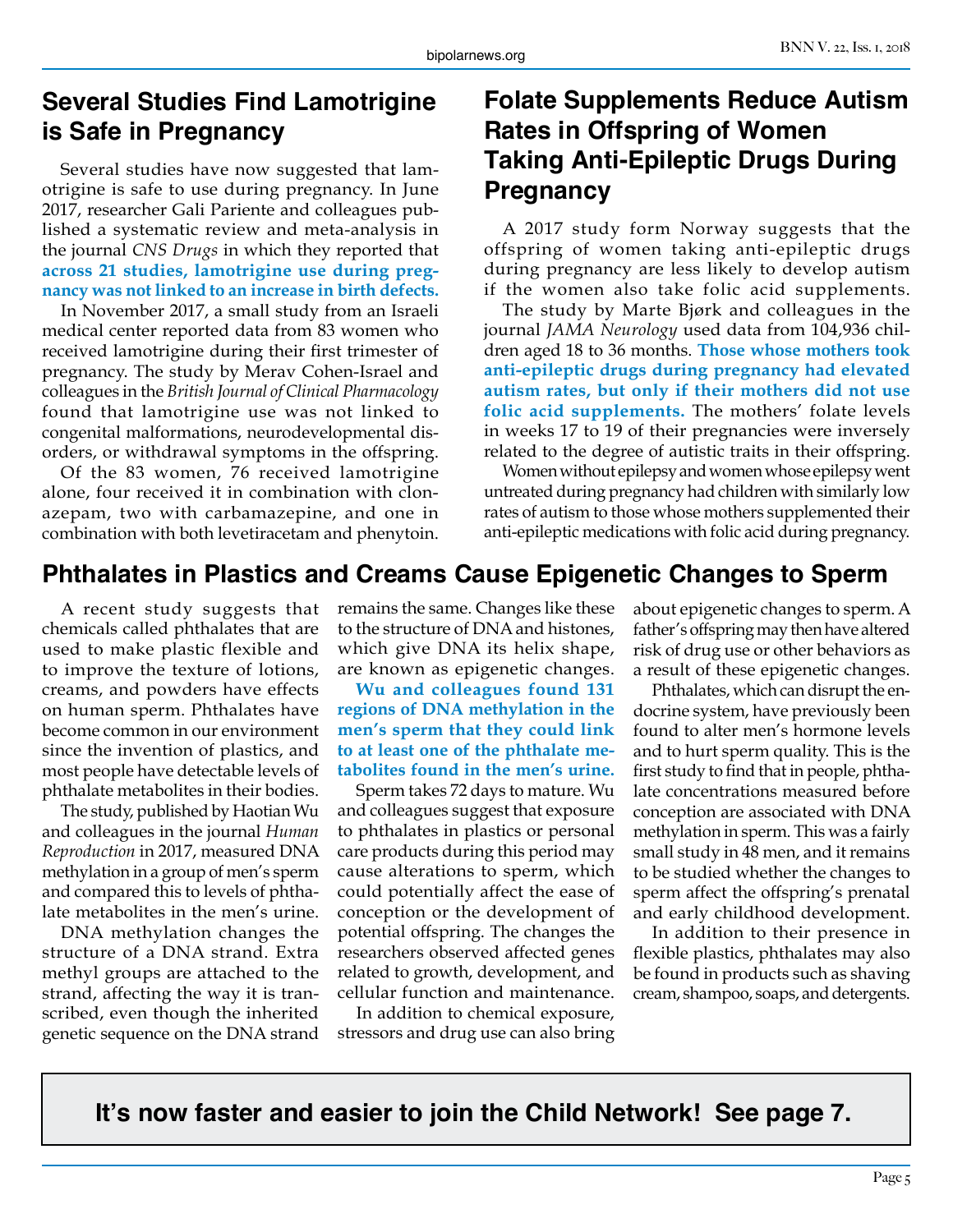# **Atypical Antipsychotic Drug Aripiprazole Appropriate for Pregnancies**

A 2017 systematic review in the *Journal of Affective Disorders* found that the atypical antipsychotic medication apripiprazole (Abilify) was relatively safe for use during pregnancy and lactation. Researcher Alessandro Cuomo and colleagues reviewed 93 articles from the last two decades of research.

Placebo-controlled research on medications used during pregnancy are uncommon, due to ethical reservations about assigning women randomly to each group when their fetus may be affected. However, Cuomo and col-

## **Using Antidepressants During Pregnancy Likely Does Not Increase Autism Risk**

In the past year or so, several metaanalyses have analyzed data from numerous studies of a possible link between antidepressant use in pregnancy and autism in the offspring. In a 2017 article in the *Journal of Clinical Psychiatry*, researcher Chittaranjan Andrade offers a meta-analysis of these previous meta-analyses, and determines that **while there is a small link between antidepressant use in pregnancy and autism in the offspring, it is most likely the mother's depressive illness rather than the medications that is responsible for this link.**

Andrade found that antidepressant exposure was linked to an increased risk of autism spectrum disorders in the offspring even when the antidepressant use occurred only before conception occurred, when it could not possibly have affected the future fetus' physiology. This implies that it is the mother's illness rather than the antidepressant treatment that is a determinant of autism risk.

leagues were able to find some large prospective studies and large database studies that shed light on aripiprazole's safety during pregnancy. They concluded that the data on aripiprazole during pregnancy and breastfeeding were "relatively reassuring" and that **the benefits of aripiprazole outweigh the potential risks.**

Risks of relapse upon discontinuing a mood stabilizer can be as high as 80%. Illness in the mother conveys risks to the fetus, so the risk-benefit ratio may suggest that staying on effective aripiprazole treatment during pregnancy and lactation makes sense for many patients.

In a comment on the study reported by *Reuters Health*, Dr. Jennifer L. Payne of the Johns Hopkins School of Medicine said, "The main reason to discontinue aripiprazole for pregnancy…would be if it is not working and the mother is actively ill, or if she insisted on doing so. In my mind, the literature supports the use of aripiprazole during pregnancy in mothers with serious mental illness who are responding well to the medication."

# **In Animals, Exposure to High Fat Diet During Pregnancy Can Affect Offspring's Neurological Development**

New research in non-human primates suggests that exposure to a high fat diet during pregnancy and in early development prior to weaning can increase the offspring's propensity for anxiety later in life.

The new research echoes 2010 findings about rats. Researcher Staci D. Bilbo and colleagues reported in the journal of the Federation of American Societies for Experimental Biology that **in rats, a high fat diet during pregnancy and lactation led to offspring with greater body weight, increased inflammation, and problems with anxiety and spatial learning.**  Switching to a standard diet after weaning did not eliminate these outcomes.

The recent research by Jacqueline R. Thompson and colleagues, published in the journal *Frontiers in Endocrinology* in July 2017, suggests that maternal nutrition in the primate during pregnancy and lactation can have long-lasting effects on offspring's neurological development, altering the brain and endocrine system. These changes occurred even if the offspring began a normal diet after weaning.

65 female Japanese macaques were divided into two groups, one that received a high-fat diet and one that received a normal diet. In the offspring of mothers who ate a high-fat diet, the researchers found impaired development of neurons containing serotonin. The offspring of the high-fat diet group also showed behavioral alterations such as increased anxiety.

The high rates of obesity in the US and other developed nations make these findings particularly important. The researchers suggest that 64% of women in the US who are of reproductive age are overweight, and 35% are obese. Co-author Elinor Sullivan suggested that the findings from the study could motivate mothers to make healthy nutritional decisions, not only for themselves but for their children as well.

**Is Your Child At Risk for a Mood Disorder? See page right.**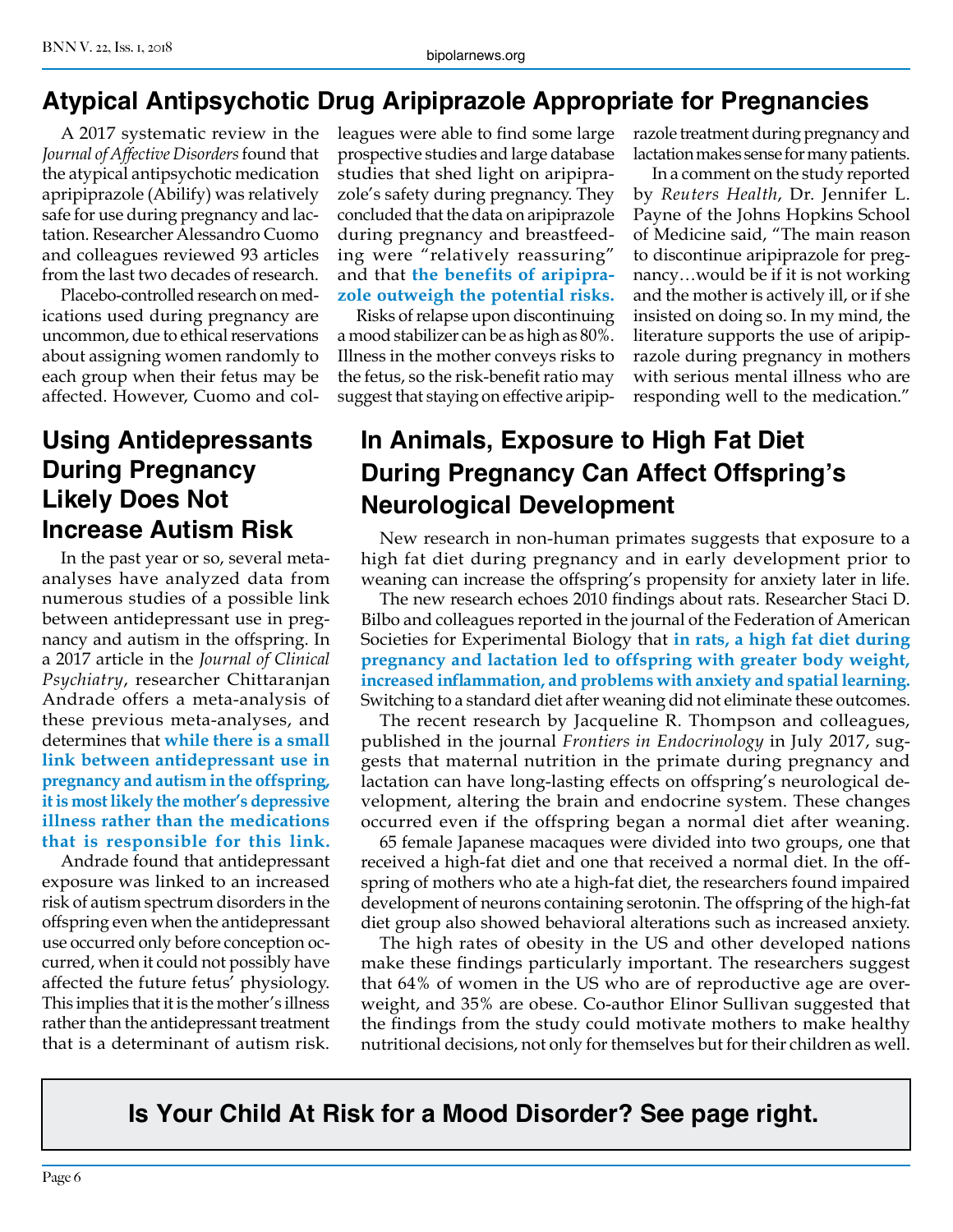#### **Is Your Child at Risk for a Mood Disorder? Join the Child Network!**

74% of children who have a parent with bipolar disorder (Axelson et al. 2015) and 80% of those who have a parent with unipolar depression (Weissman et al. 2006) will develop a major psychiatric illness upon long-term follow up. These illnesses, including depression, anxiety, oppositional behavior, substance abuse, often go unrecognized for long periods of time.

#### **Joining the Child Network could help families and doctors identify these illnesses earlier.**

**The Child Network is specifically for parents of children ages 2 to 12 who are at high risk for a mood disorder or have symptoms of a mood disorder. Parents assess their child weekly using a secure website.** There is also a short demographic questionnaire and a more detailed symptom checklist to be filled out once a year. The network will collect information about which treatments children are already taking, how effective they are, and for which children.

We believe that this network will be helpful to its participants. Parents will be able to print out the ongoing weekly ratings in a graphic form so that the child's symptoms and responses to any treatments they receive over time can easily be visualized (as illustrated below).



**0 - Severity None:** None

**1 - Severity Mild/Infrequent**: Minimal impact on usual roles

**2 - Moderate Symptoms/Often:** Definitely some dysfunction in usual roles **3 - Severe Symptoms/Much of the Time:** Major dysfunctions in usual roles

We hope that this brief description of the Child Network study helps to orient you to its purpose. Please urge parents to use this new tool. Visit **bipolarnews.org** and click on the tab for the Child Network or go directly to http://bipolarnews.org/?page\_id=2630 to learn more about the Child Network and to access the informed consent documents.

Thank you for your time and interest in the Child Network.

Robert M. Post, MD and Michael Rowe, PhD Bipolar Collaborative Network, and Robert L. Findling, MD, MBA, Principal Investigator This research study is IRB approved by the Johns Hopkins University School of Medicine Research Study, Principal Investigator: Robert L. Findling, MD, MBA , IRB Study #00026940